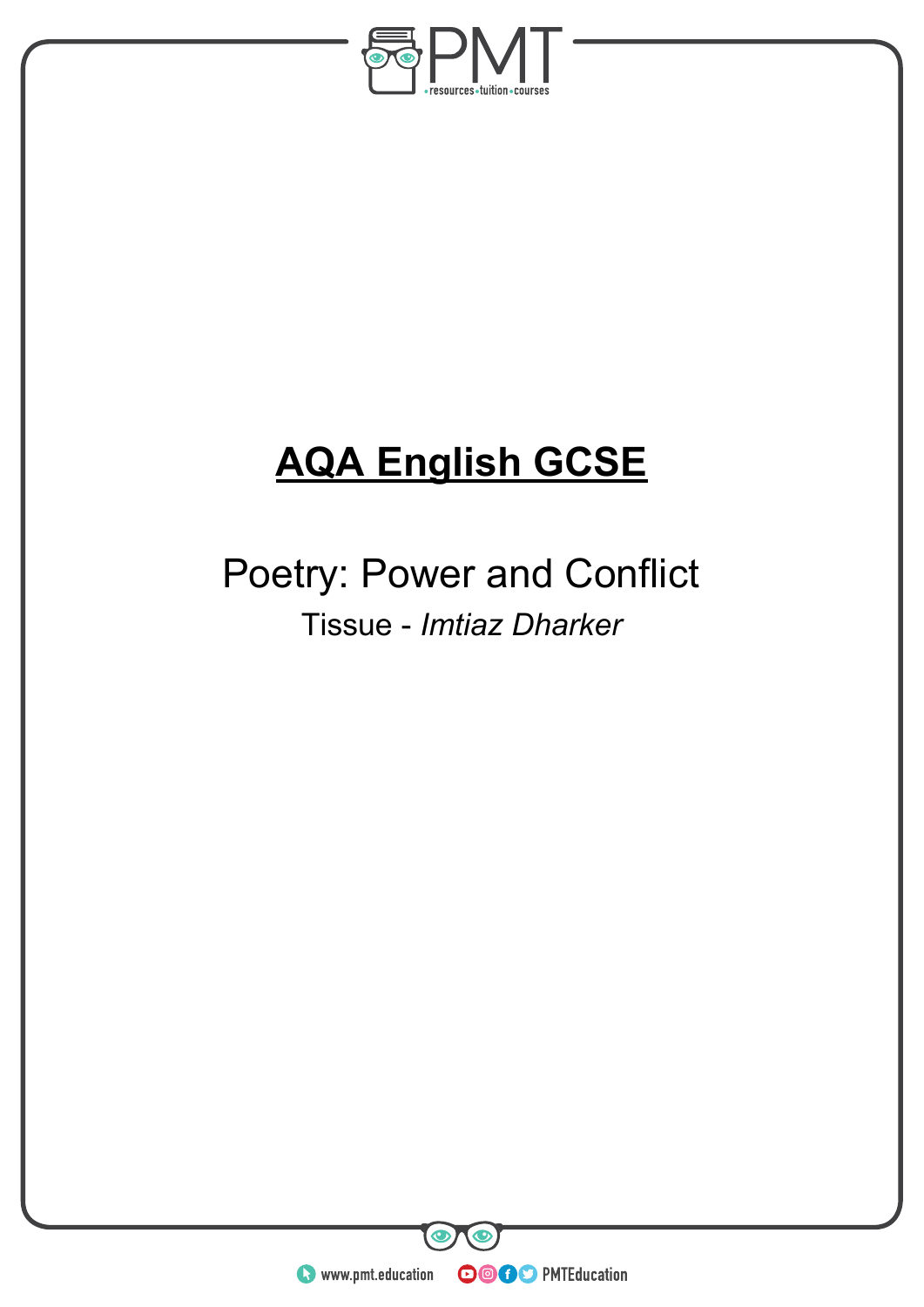

## **TISSUE**

## Imtiaz Dharker

## **Brief Summary**

Tissue paper is used as an extended metaphor for life to show that although fragile, humans have a large amount of power to change things

## **Synopsis**

- Tissue paper is described to be fragile and easily affected by aging and handling
- Paper is then attributed to the significance of the Koran
- Maps and buildings are then included in the extended metaphor
- Dharker claims that an architect could use tissue to build with and never need to use brick again
- Tissue is then finally likened to skin

Summary

**Context** - Dharker sees increasing materialism in society. Structure - Most stanzas mark a change in tissue paper reference (Koran to buildings to money etc.) Language - Metaphors // Religion // Society // Human power. Key Points - Dharker is criticising how people care more about possessions and money than humanity.

## **Context**

### **Imtiaz Dharker (1954-)**

Dharker was born in Pakistan but grew up in Glasgow and describes herself as "Scottish, Pakistani, Muslim, Calvinist". Most of her poetry concentrates on identity and home which is significant given her ability to reconcile her conflicting identities as well as dividing her time between Wales, India and London.

### **Tissue**

The poem comes from the 2006 collection "The terrorist at my table" which is focused on global politics, terrorism, extremism, religion and fundamentalism. Tissue is the first poem in the collection so acts as a preface to explore the source of fundamentalism (the abuse of power). She presents the idea that humans do not have the right attitude to life, we see it as permanent and an opportunity to gain power. This critical view may be reflective of her having to see her husband suffer with cancer for 11 years before dying of it which may have demonstrated to her the temporary nature of life.

**OOOO** PMTEducation

**C** www.pmt.education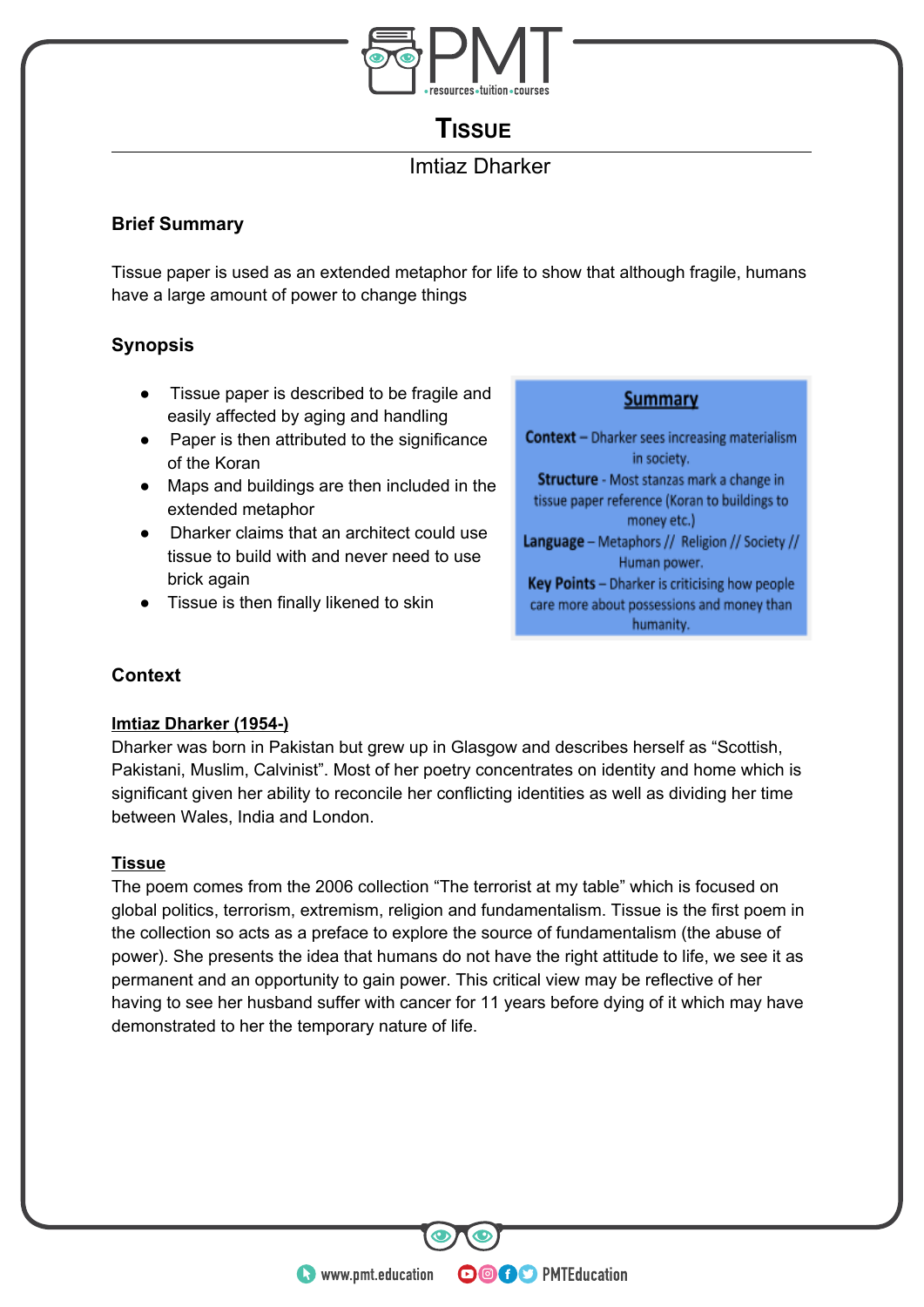

## **Tissue**

Paper that lets the light shine through, this is what could alter things. Paper thinned by age or touching,

the kind you find in well-used books, the back of the Koran, where a hand has written in the names and histories, who was born to whom.

the height and weight, who died where and how, on which sepia date, pages smoothed and stroked and turned transparent with attention.

> If buildings were paper, I might feel their drift, see how easily they fall away on a sigh, a shift in the direction of the wind.

Maps too. The sun shines through their borderlines, the marks that rivers make, roads, railtracks, mountainfolds,

Fine slips from grocery shops that say how much was sold and what was paid by credit card might fly our lives like paper kites.

An architect could use all this, place layer over layer, luminous script over numbers over line, and never wish to build again with brick

or block, but let the daylight break through capitals and monoliths, through the shapes that pride can make, find a way to trace a grand design

with living tissue, raise a structure never meant to last, of paper smoothed and stroked and thinned to be transparent,

turned into your skin.

**OOOO** PMTEducation

*This short, simple, declarative sentence creates a blunt tone to the poem.*

*This metaphor criticises the significance humanity places on money.*

*There is a turning point here when it is revealed that the poem is in fact about living flesh.*

*Asyndetic listing is used here to emphasise the significance of the Koran on humanity.*

*Alliteration of a harsh consonant highlights Dharker's disdain towards these man-made structures.*

*This metaphor demonstrates the overwhelming power of daylight- something people can't control.*

*The final line is left separate to make it clear to the listener that they are meant to consider the meaning of the poem in relation to their life.*

**WWW.pmt.education**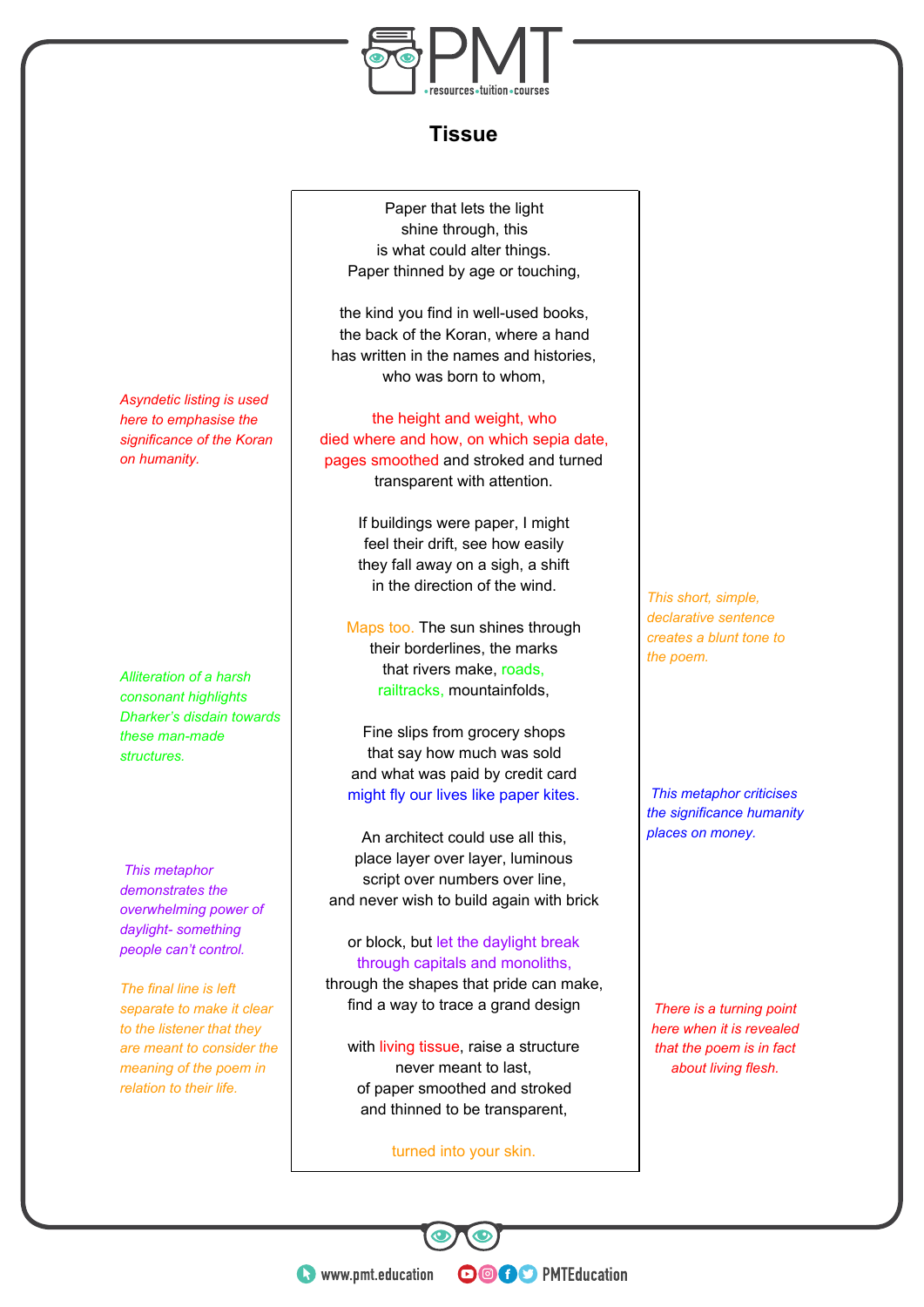

## **The opening**

The title could be referring to thin paper which is easy to destroy or a human tissue which ages and eventually dies. Society can be viewed as a tissue as it is made from a collection of cells and is intrinsically fragile but it could also become more like tissue by becoming more flexible.

The line *"Paper that lets the light shine through"* is ironic as despite it being translucent, it is able to exert great influence. Religious books are an example of paper with power which have a large influence on the way people act.

> Paper that lets the light shine through, this is what could alter things. Paper thinned by age or touching,

### **Form**

The poem takes the form of an **allegory** which has the hidden meaning of revealing the transience of life. This could cause the reader to let go of a materialistic life and instead focus on the people around them and God. It ends with the direct address *"your skin"* to cement this message in the readers' minds that they should consider their own actions.

### **Structure**

#### Stanza lengths

The whole poem is written in **quatrains** which provides a consistent structure to show how restrictive human power and control can be.

The final line is only a single line to emphasise and isolate its meaning. This shows it breaking free from the controlling structure and implies that there is a need to break free from the control of human power.

### Free verse and enjambment



**OOOO** PMTEducation

The regularity of a fixed stanza length is undermined by the use of **free verse** and **enjambment.** These loose structural forms show that freedom can be found even within a restrictive institution.

**WWW.pmt.education**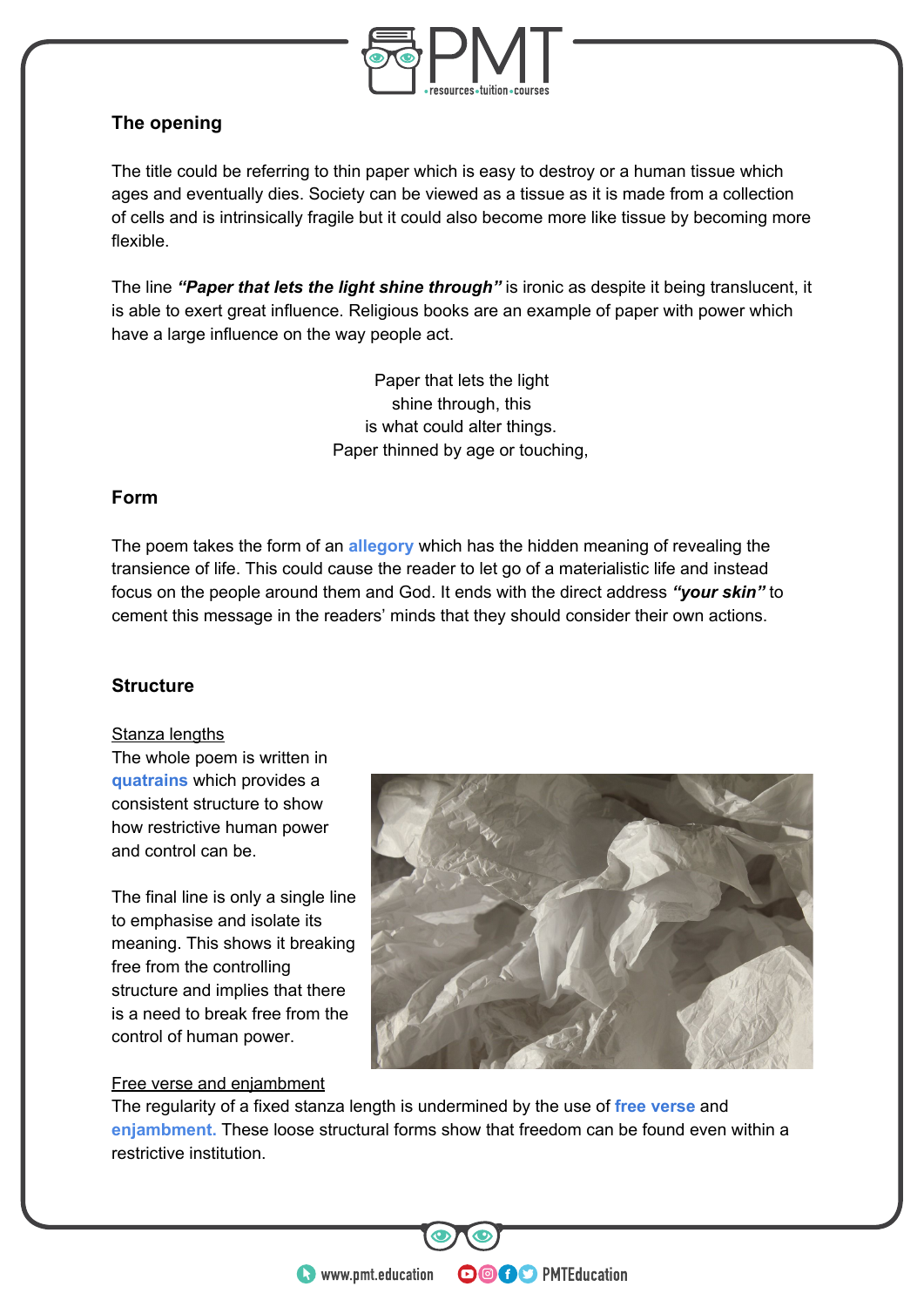

The structure also implies that even the most powerful presentations of power (buildings and governments) are underpinned by chaos and insignificance. Dharker's use of **enjambment unifies lines** showing her view that humans should become united. The combined effect of these devices is to show that humanity is not in control as much as it would like to imagine and the poem may be mocking those who believe they have a lot of power.

## **Language**

#### Extended metaphor

Tissue paper is used to liken surrounding objects to human life. *"Maps too"* shows how a person can be like a map with many different countries and cultures contained within them and no borders.

Whilst the Koran is paper it is also a collection of lives, the power it contains does not come from it being made of physical paper but from the influence it has on people's lives. The power of paper is also seen in *"might fly our lives like paper kites"* which shows that if money is given too much power, it will be able to govern our lives (*"fly them"*).



#### **Religion**

The **symbol of light** is a recurring theme throughout the poem which begins with *"Paper that lets the light shine through"*. Light is used as a **symbol of truth and enlightenment** to show how the world should be viewed. This has religious ties as God is described in terms of light in both the Muslim and Christian holy books (this links to Dharker's upbringing).

The poem could be interpreted to also be a source of enlightenment to the listener of a new way of living in which God is able to permeate through life and materialism. There is no reference to a specific God in this poem which reflects Dharker's exploration and criticism of fundamentalism in the collection.

#### **Society**

Within the poem, Dharker sets out what she believes would make an ideal society. The **metaphor of buildings** being able to *"fall away on a sigh"* implies that buildings should be able to change and adapt easily. Here, buildings are a **symbol of permanence that should be abolished**. Dharker explicitly states that society should become more transparent and this is emphasised by the **harsh alliterative consonant**s in *"turned transparent".* 

#### Human power

Dharker explores what humans deem to be truly important by what they put on paper. Religious truths, buildings (compared to paper), borders, money are all referenced, leading the leader to question whether or not these are the right things to be vesting interest in. Her use of **symbolism** in "*Koran", "borderlines", "mountain folds", "fine slips", "what was* 

**OOOO** PMTEducation